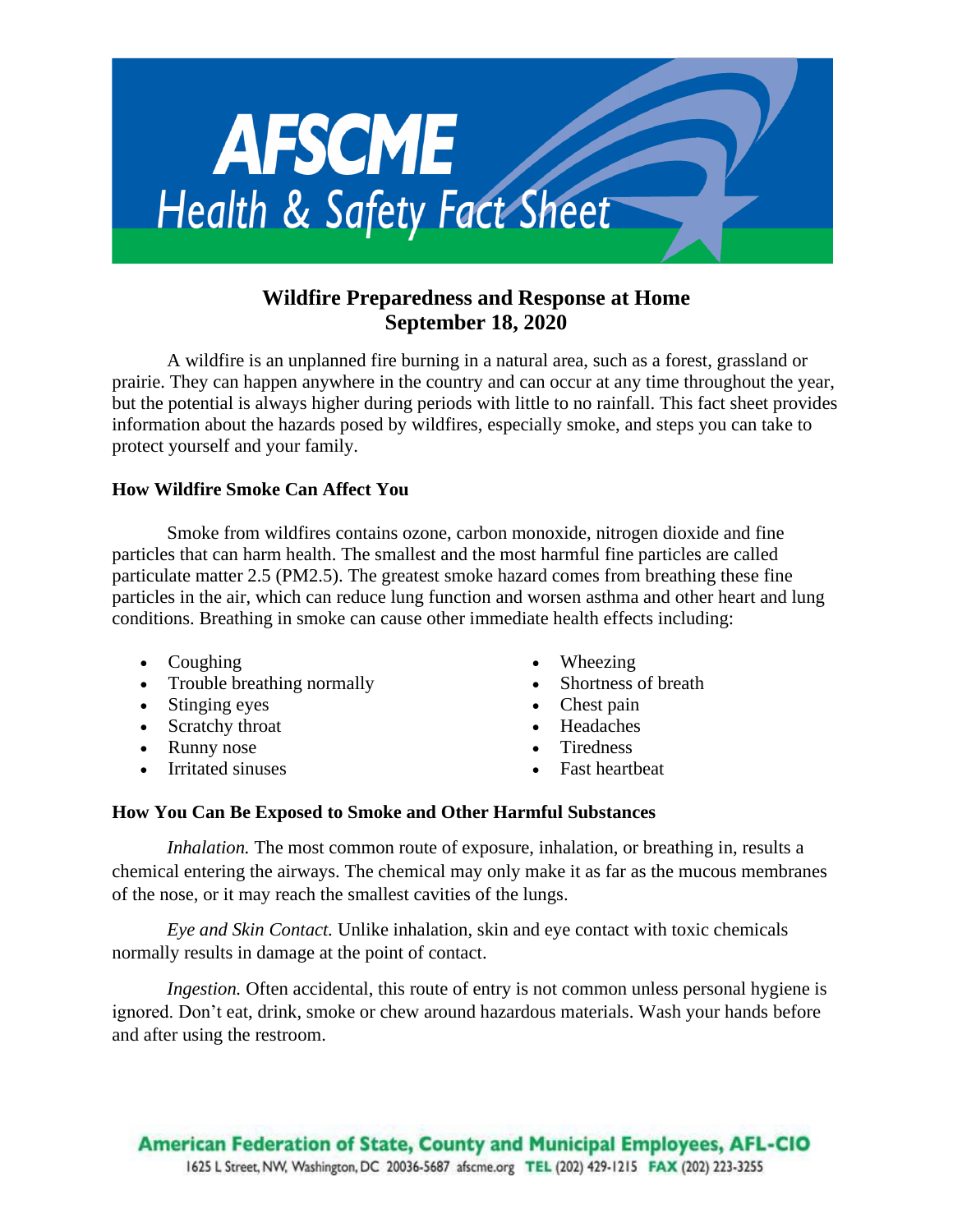#### **Who Is Most at Risk When Exposed**

- If you have heart or lung disease, such as congestive heart failure, angina, COPD, emphysema or asthma, you are at higher risk of having health problems from smoke.
- Older adults are more likely to be affected by smoke, possibly because they are more likely to have heart or lung diseases than younger people.
- Children are more likely to be affected by health threats from smoke because their airways are still developing and they breathe more air per pound of body weight than adults. Children also are more likely to be active outdoors.

#### **Understanding the Air Quality Index (AQI)**

The AQI is an index for reporting daily air quality and can be used to assess the level of concern posed by wildfire smoke in your area. The Environmental Protection Agency (EPA) calculates the AQI for five major air pollutants regulated by the Clean Air Act: ground-level ozone, particulate matter, carbon monoxide, sulfur dioxide and nitrogen dioxide. The AQI focuses on health effects individuals may experience within a few hours or days after breathing polluted air. The AQI runs from 0 to 500. The higher the AQI value, the greater the level of air pollution and the greater the health concern.<sup>1</sup> The EPA has a website, [AirNow,](https://airnow.gov/) at which you can enter your zip code, city and state to find the current and forecasted AQI and its color-coded rating. Below are the color codes and what they mean.

| (AQI)<br>Values | Levels of<br>Health<br>Concern       | Colors | Meaning                                                                                                                                                                                 |
|-----------------|--------------------------------------|--------|-----------------------------------------------------------------------------------------------------------------------------------------------------------------------------------------|
| $0$ to 50       | Good                                 | Green  | Air quality is considered satisfactory, and air pollution<br>poses little or no risk.                                                                                                   |
| 51 to 100       | Moderate                             | Yellow | Air quality is acceptable; however, for some pollutants<br>there may be a moderate health concern for a very small<br>number of people who are unusually sensitive to air<br>pollution. |
| 101 to 150      | Unhealthy<br>for Sensitive<br>Groups | Orange | Members of sensitive groups may experience health effects.<br>The general public is not likely to be affected.                                                                          |
| 151 to 200      | Unhealthy                            | Red    | Everyone may begin to experience health effects; members<br>of sensitive groups may experience more serious health<br>effects.                                                          |
| 201 to 300      | Very<br>Unhealthy                    | Purple | Health alert: everyone may experience more serious health<br>effects.                                                                                                                   |
| 301 to 500      | <b>Hazardous</b>                     | Maroon | Health warnings of emergency conditions. The entire<br>population is more likely to be affected.                                                                                        |

<sup>&</sup>lt;sup>1</sup> Air Quality Index (AQI) Basics.

[https://cfpub.epa.gov/airnow/index.cfm?action=aqibasics.aqi#:~:text=The%20AQI%20is%20an%20index,days%20](https://cfpub.epa.gov/airnow/index.cfm?action=aqibasics.aqi#:~:text=The%20AQI%20is%20an%20index,days%20after%20breathing%20polluted%20air) [after%20breathing%20polluted%20air](https://cfpub.epa.gov/airnow/index.cfm?action=aqibasics.aqi#:~:text=The%20AQI%20is%20an%20index,days%20after%20breathing%20polluted%20air)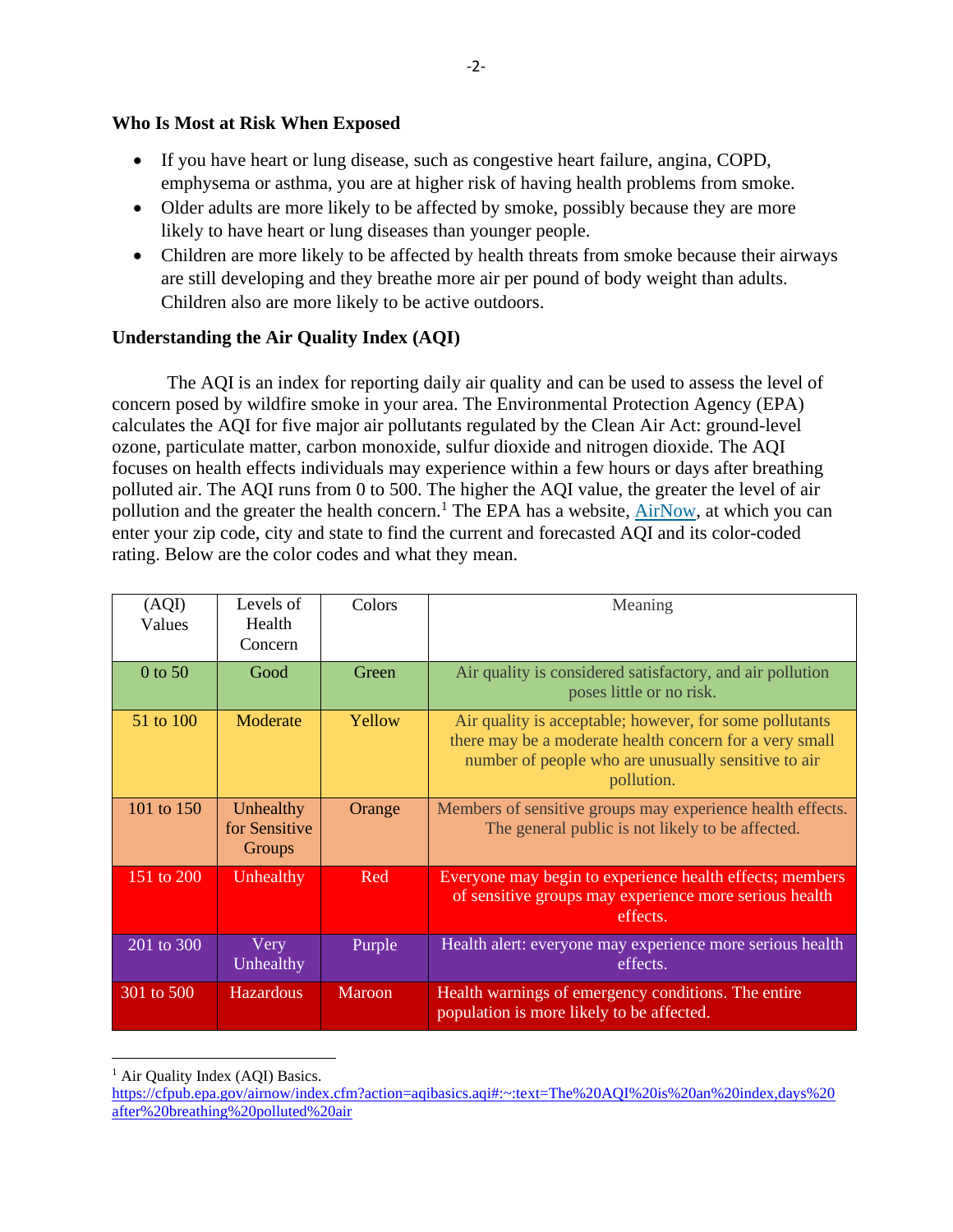#### **Wildfire Preparedness**

In a dangerous event, your first thoughts will be the safety of your family and friends. In case you are not together when authorities issue a fire weather watch or red flag warning (i.e., when the combination of dry fuels and weather conditions support extreme fire danger within the next 72 or 24 hours, respectively), remember that sending texts is often faster than making a phone call. Keep important numbers written down in your wallet, not just on your phone. It is sometimes easier to reach people outside of your local area during an emergency, so choose an out-of-town contact for all family members to call, or use social media.

#### *Practice how to use an ABC fire extinguisher.*

Make sure that each family member knows how to use an ABC fire extinguisher and knows where it is kept in the house. ABC fire extinguishers use a chemical to extinguish ordinary combustibles, flammable liquids and electrical fires and should be kept on hand in your home. Be sure to inspect them periodically and replace them as frequently as indicated in the owner's manual.

#### *Learn First Aid Skills.*

In most circumstances, when someone is hurt, a person on the scene provides the first assistance, before professional help arrives. Learn and practice response skills now so you will know what to do.

#### *Have an Evacuation Plan*

Whether you decide to evacuate or are asked to evacuate by state or local authorities, you will want to evacuate safely. It is important to know your community's local evacuation plan and identify several escape routes for your location in case roads are blocked. Include plans to evacuate people with disabilities and others with access or functional needs, as well as pets, service animals and livestock. If you will evacuate by car, keep your car fueled and in good condition. Be sure to bring the Five P's of Evacuation:

- People: People, and if possible, pets.
- Personal Needs: Emergency food and water supply, clothes, first aid kit, cash and chargers.
- Prescriptions: An emergency medicine supply (plan to keep medications that need refrigeration cold); medical equipment such as eyeglasses and hearing aids; emergency power sources for medical devices and flashlights (don't forget extra batteries); safety and personal items, including a face covering and hand sanitizer safety measures for COVID-19 (remember: face coverings do not protect against wildfire smoke).
- Papers: Important documents, including medical documents, wills, passports and personal identification.
- Priceless items: including pictures and irreplaceable mementos.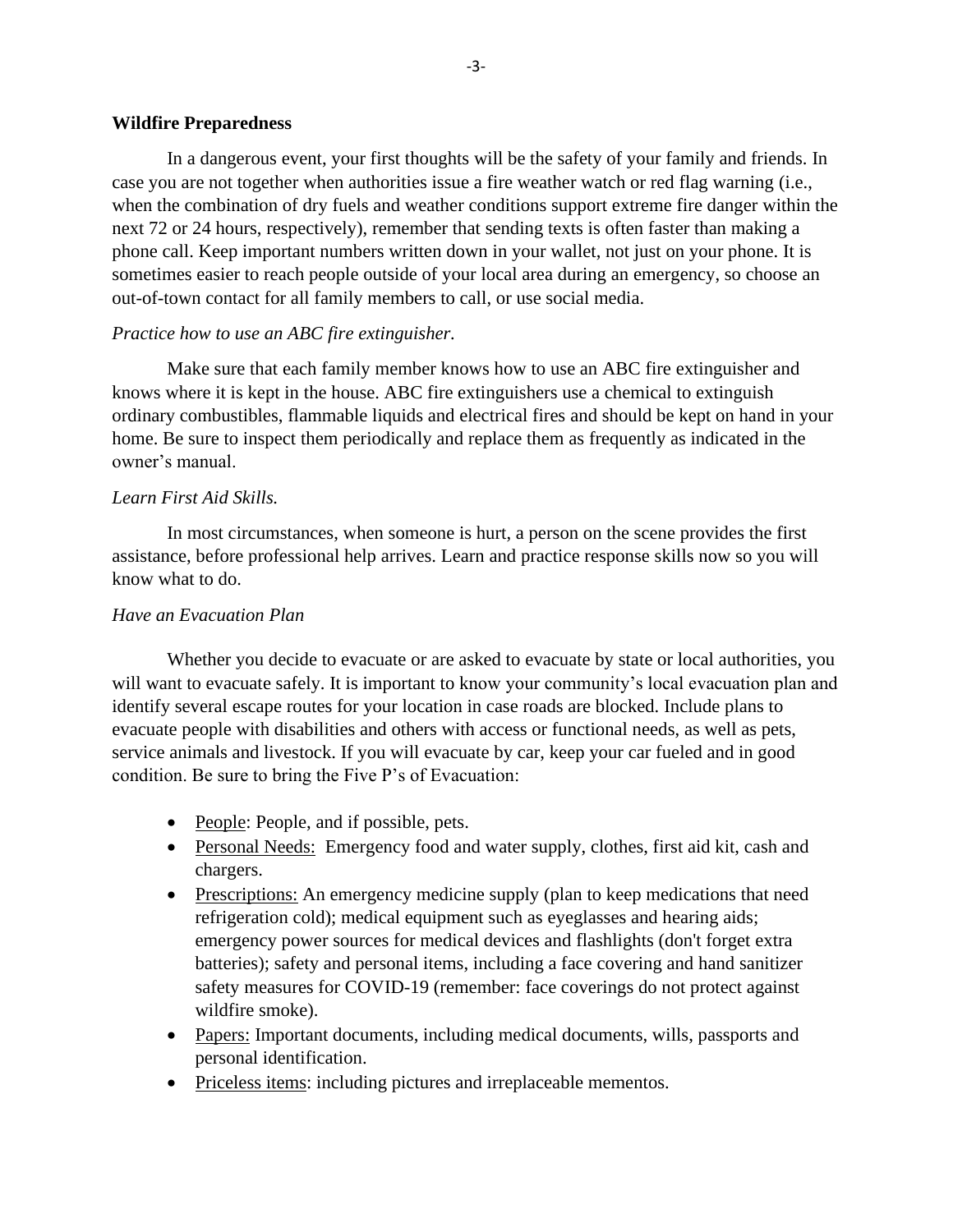#### **Steps to Minimize Your Exposure to Wildfire Smoke<sup>2</sup>**

During a wildfire event, here are steps you can take to minimize your exposure to smoke:

#### 1. **Pay attention to local emergency notifications and air quality reports.**

Many communities have text or email alerting systems for emergency notifications. To find out what alerts are available in your area, do an Internet search with your town, city or county name and the word "alerts." Find out if your community provides reports about the EPA's AQI.

#### 2. **Refer to visibility guides if they are available**.

Not every community has a monitor that measures the number of particles that are in the air. In the Western region of the United States, some communities have guidelines to help people estimate the AQI based on how far they can see.

# 3. **If you are advised to stay indoors, keep indoor air as clean as possible**.

Keep windows and doors closed unless it is extremely hot outside. Run an air conditioner if you have one but keep the fresh air intake closed and the filter clean to prevent outdoor smoke from getting inside. Running a HEPA filter or an electro-static precipitator (ESP) can also help you keep your indoor air clean. If you do not have an air conditioner and it is too warm to stay inside with the windows closed, seek shelter elsewhere. (Also, see the discussion of home ventilation below.)

#### 4. **Do not add to indoor pollution**.

When smoke levels are high, do not use anything that burns, such as candles, fireplaces or gas stoves. Do not smoke, because smoking puts even more pollution into the air.

#### 5. **When going outdoors.**

If you have to go outside, consider wearing a respirator. Bandannas, face coverings and surgical masks that do not fit tightly on your face will not provide protection. If you choose to wear a respirator, please make sure you wear it correctly so that it protects you. Even if you wear a respirator, spend as little time outdoors as possible. Refrain from physically exerting yourself — when you exert yourself, your breathing becomes deeper and quicker, which means you breathe in more smoke more deeply into your lungs. N95 respirators are tested to ensure they filter at least 95% of airborne particles. N95 respirator are the minimum level of protection. Ideally, you should use a  $P100$  respirator.<sup>3</sup>

#### **Inside of Households**

- Keep windows and doors closed as much as possible and manage ventilation (see discussion below).
- Minimize cleaning by dry sweeping.
- Install dual-sensor smoke alarms on each level of your home, especially near bedrooms; test monthly and change the batteries at least once a year (unless your detector has a longlife battery).
- A dustless method of cleaning such as washing with water and an effective detergent/wetting agent is recommended. Damp rag techniques should be used whenever possible to remove the substance from small surface areas or flooring. On those areas

<sup>2</sup> Wildfires. <https://www.cdc.gov/disasters/wildfires/smoke.html>

<sup>&</sup>lt;sup>3</sup> If you decide to use a respirator, please review the following instructions. [https://www.cdc.gov/niosh/docs/2010-](https://www.cdc.gov/niosh/docs/2010-133/pdfs/2010-133.pdf) [133/pdfs/2010-133.pdf](https://www.cdc.gov/niosh/docs/2010-133/pdfs/2010-133.pdf)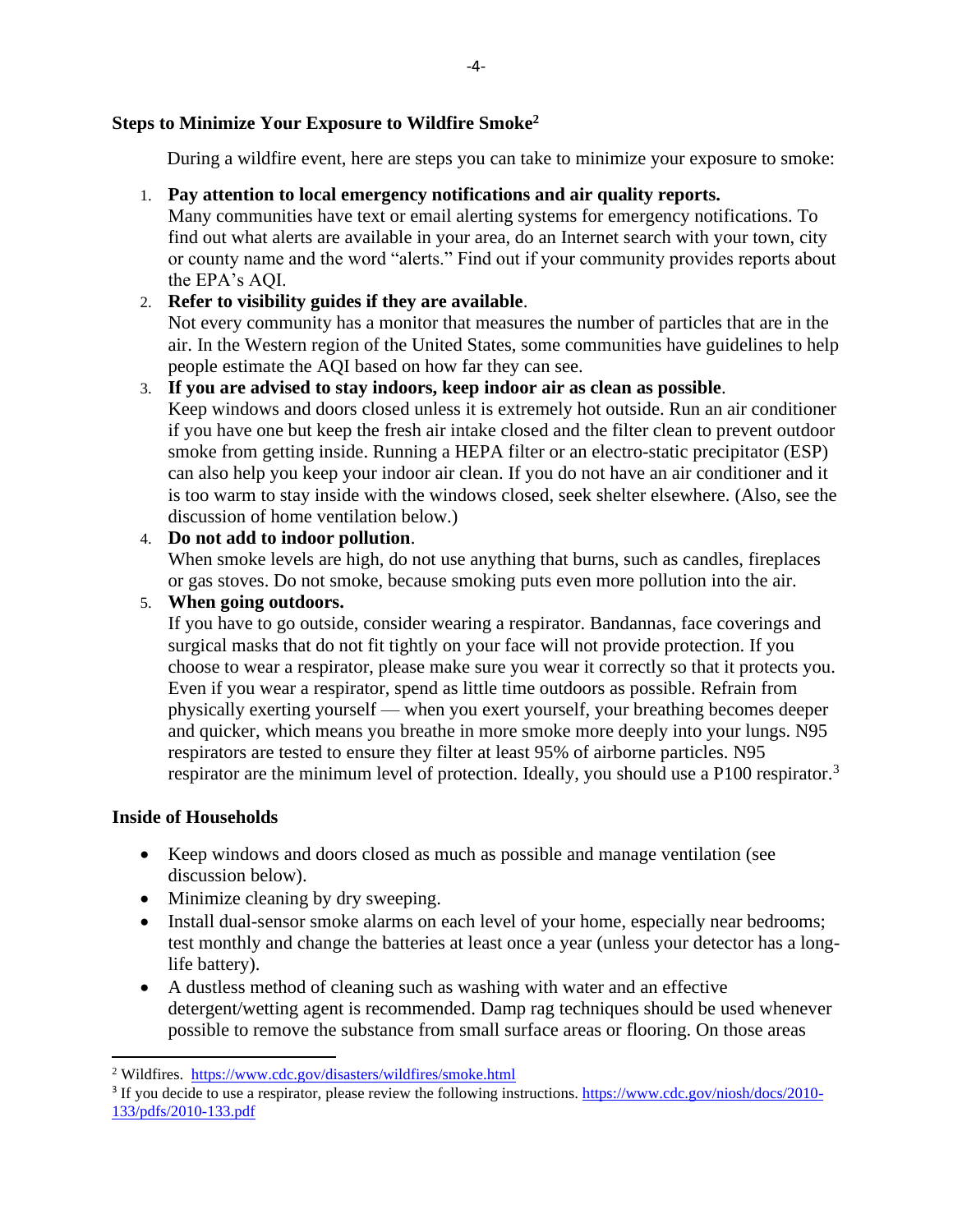where damp rag techniques cannot be implemented (for example, carpets) vacuum cleaning methods should be applied.

- Floor sweepers with side brushes should not be used to clear aisles and floors because they may re-entrain dust particles into the air.
- Ash-coated fabrics should be rinsed under running water and then washed carefully.
- Soiled clothing will require extra detergent. Wash small loads of clothing, using plenty of water so the clothes will have room to move freely in the water. Do not mix heavily soiled clothes with garments that are lightly soiled.
- Be sure clothes are free of ash before putting them in an automatic dryer. Ash may scratch the inner surface of the dryer.

## **Managing Ventilation Before, During and After a Wildfire**

- Ensure the heating, ventilating, and air conditioning (HVAC) system is working properly and that air filters are clean and properly seated.
- Ask an HVAC technician for the highest filtration rating your HVAC system will support and use the highest rating possible when smoke is present. Filters with high filtration ratings require more frequent change-outs, but they can improve air quality.
- Consult with a qualified HVAC technician or ventilation engineer before reducing building air intake (i.e., outdoor air) to ensure the air pressure within the building remains slightly positive. If the indoor air pressure becomes lower than outdoor pressure, outdoor smoke will tend to get pulled into the building through the exhaust system and other openings.
- Portable high efficiency particulate air (HEPA) cleaners can improve air quality in small, walled spaces. HEPA filters reduce indoor particle levels but most are not effective at removing gasses and odors. Do not use ozone generators or personal air purifiers, electrostatic precipitators and ionizers that produce ozone. Ozone is an irritant that worsens lung disease. Humidifiers and dehumidifiers are not air cleaners and will not do much to reduce particles in the air during a smoke event.
- For several months after an ashfall, filters may need replacing often. Air conditioner and furnace filters need careful attention. Clean refrigerator air intakes. Clean any surface that may blow air and recirculate the ash. Stove fans and vents should be cleaned thoroughly.

#### **Aftermath**

Once the local fire or law enforcement authorities say that it is safe, you may return to your home. Be aware that fire damages the stability of a structure. If it has been affected by fire, your home or office should be inspected by a professional and certified that it is safe before you go into it. Below is an overview of steps and precautions to take in dealing with the aftermath of a wildfire that has affected your home.

#### *Inside & Outside Safety*

- Use caution when entering burned areas. Hazards may still exist, including hot spots that can ignite or trees that can fall without warning.
- Avoid walking on smoldering surfaces. After a fire, the ground may contain heat pockets that can cause severe injury or spark another fire.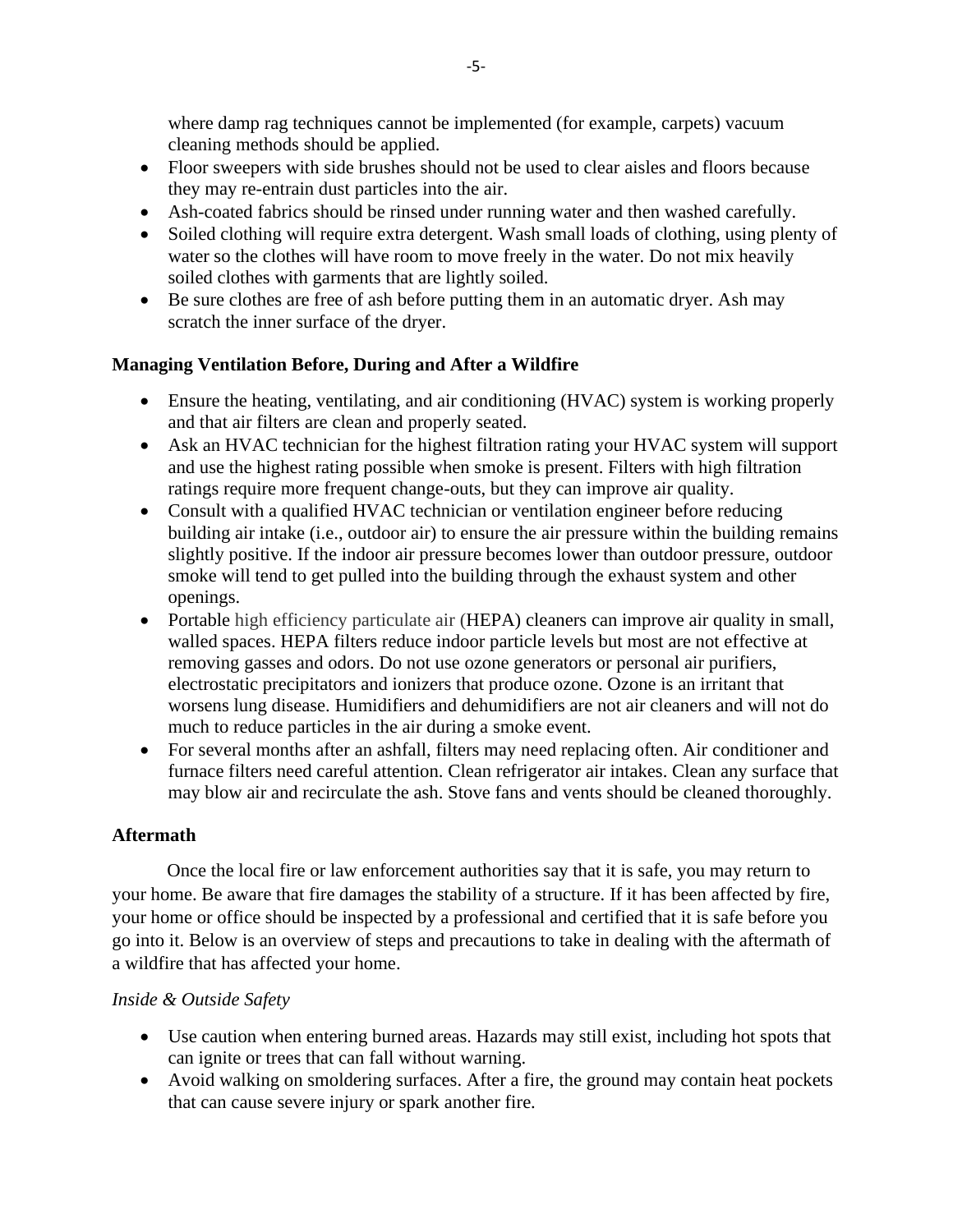- Check the attic of your home. If you see smoke or fire, get out of the house and call 911.
- Wear leather gloves to protect your hands and heavy, thick-soled shoes to protect your feet.
- Look out for power poles that may be unstable due to the fire. Stay away from downed power lines and report them to 911 or the power company's emergency number.
- Watch for ash pits (holes created by burned tree roots that are filled with hot ash), charred trees, smoldering debris and live embers, and mark them for safety.
- Check the roof and gutters. If possible, wet them down to completely put out any smoldering sparks or embers. If you see that fire is still present, call 911.

#### *Communications*

- Use local alerts, radio and other information sources, such as FEMA or American Red Cross apps, to get information and advice as soon as it is available.
- Use text messaging or social media to communicate with family and friends.
- Telephones and cellular phone systems are often overwhelmed following a disaster, so use phones only for emergency calls.

## *Health and Sanitation*

- Call 911 and seek help immediately if you or someone you're with has been burned. Cool and cover burns to reduce the chance of further injury or infection.
- Discard food exposed to heat, smoke or soot. When in doubt, throw it out.
- Do not use water for drinking, brushing teeth, preparing food, washing or bathing until officials indicate the water source is safe.
- Follow the recommendations from your local health department. For example, authorities may recommend tetanus shots because bacteria may be present in contaminated soil.

# *Care for Loved Ones*

• Look for signs of depression or anxiety related to this experience, such as feeling physically and mentally drained; having difficulty making decisions or staying focused; becoming easily frustrated on a more frequent basis; feeling tired, sad, numb, lonely or worried; and changes in appetite or sleep patterns. Seek help from local mental health providers if you detect these signs in yourself or others.

# *Ash Removal*

- Do not remove ash until it has cooled, and it no longer contains hot spots.
- The finer the ash, the more difficult it will be to pick up.
- Picking ash up with machinery will be difficult; experiment with different "binders." Wet sawdust has worked well as a binder during cleanup operations and is cost effective.
- Remove flammable and combustible materials from around the area where ash is being handled.
- Consider maintaining a fire watch while removing materials.
- Where construction and demolition debris may be mixed with vegetative debris, test the ash for hazardous components before removal.